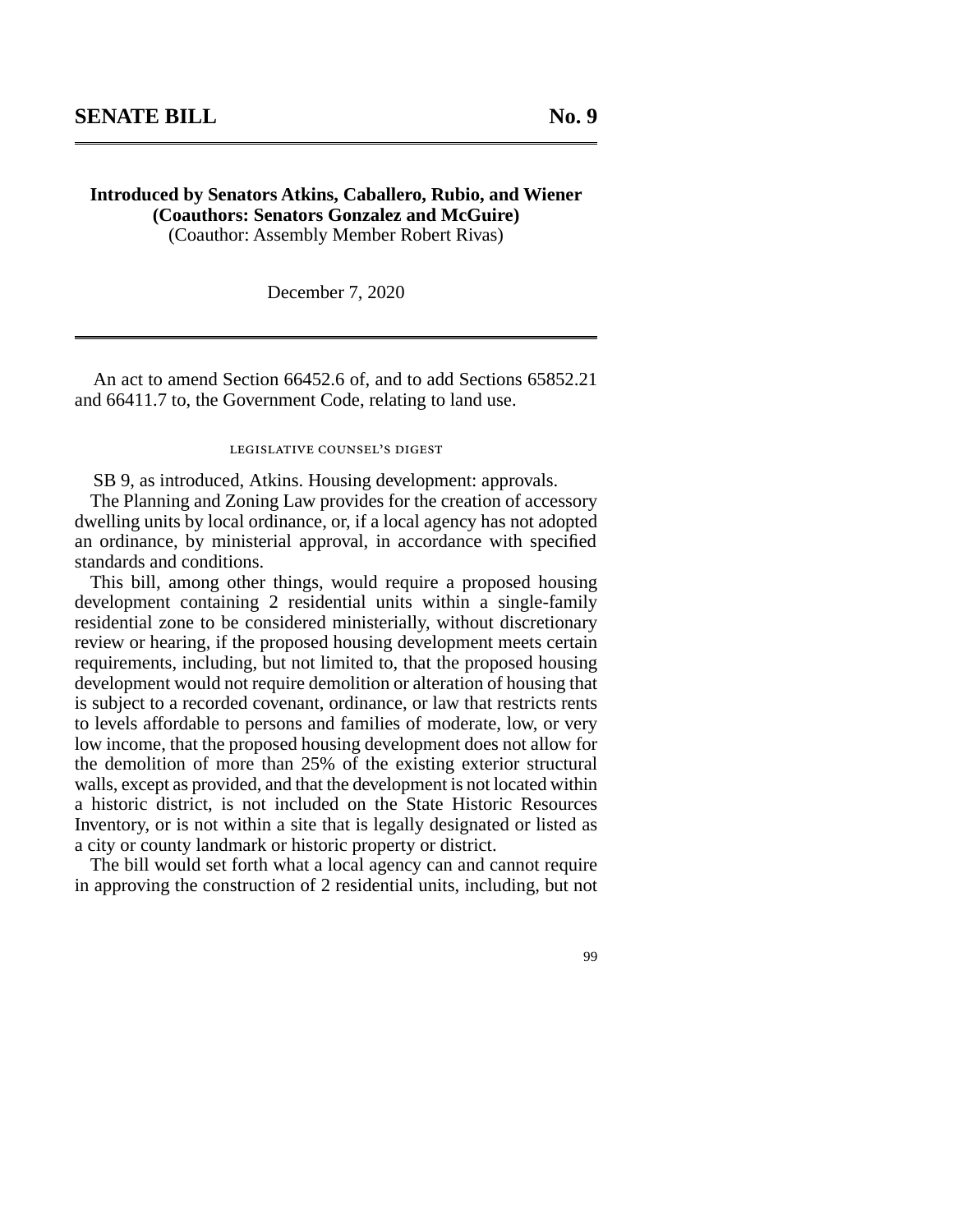limited to, authorizing a city or county to impose objective zoning standards, objective subdivision standards, and objective design standards, as defined, unless those standards would have the effect of physically precluding the construction of up to 2 units, prohibiting the imposition of setback requirements under certain circumstances, and setting maximum setback requirements under all other circumstances.

The Subdivision Map Act vests the authority to regulate and control the design and improvement of subdivisions in the legislative body of a local agency and sets forth procedures governing the local agency's processing, approval, conditional approval or disapproval, and filing of tentative, final, and parcel maps, and the modification of those maps. Under the Subdivision Map Act, an approved or conditionally approved tentative map expires 24 months after its approval or conditional approval or after any additional period of time as prescribed by local ordinance, not to exceed an additional 12 months, except as provided.

This bill, among other things, would require a city or county to ministerially approve a parcel map or tentative and final map for an urban lot split that meets certain requirements, including, but not limited to, that the urban lot split would not require the demolition or alteration of housing that is subject to a recorded covenant, ordinance, or law that restricts rents to levels affordable to persons and families of moderate, low, or very low income, that the parcel is located within a residential zone, and that the parcel is not located within a historic district, is not included on the State Historic Resources Inventory, or is not within a site that is legally designated or listed as a city or county landmark or historic property or district.

The bill would set forth what a local agency can and cannot require in approving an urban lot split, including, but not limited to, authorizing a city or county to impose objective zoning standards, objective subdivision standards, and objective design standards, as defined, unless those standards would have the effect of physically precluding the construction of 2 units on either of the resulting parcels, prohibiting the imposition of setback requirements under certain circumstances, and setting maximum setback requirements under all other circumstances.

The bill would also extend the limit on the additional period that may be provided by ordinance, as described above, from 12 months to 24 months and would make other conforming or nonsubstantive changes.

The California Environmental Quality Act (CEQA) requires a lead agency, as defined, to prepare, or cause to be prepared, and certify the completion of, an environmental impact report on a project that it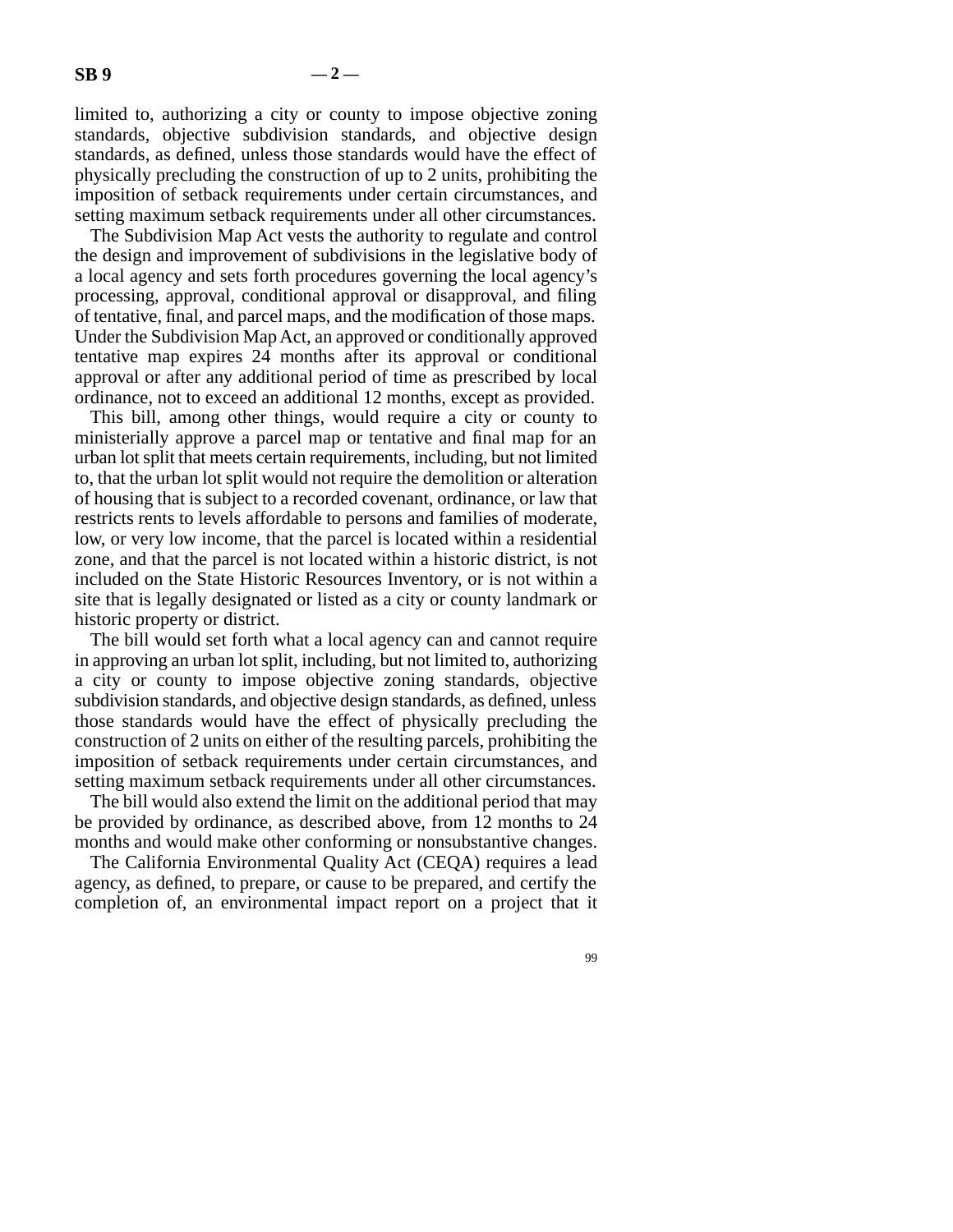proposes to carry out or approve that may have a significant effect on the environment. CEQA does not apply to the approval of ministerial projects.

This bill, by establishing the ministerial review processes described above, would thereby exempt the approval of projects subject to those processes from CEQA.

The California Coastal Act of 1976 provides for the planning and regulation of development, under a coastal development permit process, within the coastal zone, as defined, that shall be based on various coastal resources planning and management policies set forth in the act.

This bill would exempt a local government from being required to hold public hearings for coastal development permit applications for housing developments and urban lot splits pursuant to the above provisions.

By increasing the duties of local agencies with respect to land use regulations, the bill would impose a state-mandated local program.

The bill would include findings that changes proposed by this bill address a matter of statewide concern rather than a municipal affair and, therefore, apply to all cities, including charter cities.

The California Constitution requires the state to reimburse local agencies and school districts for certain costs mandated by the state. Statutory provisions establish procedures for making that reimbursement.

This bill would provide that no reimbursement is required by this act for a specified reason.

Vote: majority. Appropriation: no. Fiscal committee: yes. State-mandated local program: yes.

*The people of the State of California do enact as follows:* 

1 SECTION 1. Section 65852.21 is added to the Government 2 Code, to read:

 line 3 65852.21. (a) A proposed housing development containing 4 two residential units within a single-family residential zone shall 5 be considered ministerially, without discretionary review or a

6 hearing, if the proposed housing development meets all of the 7 following requirements: following requirements:

8 (1) The parcel subject to the proposed housing development is

9 located within a city the boundaries of which include some portion

10 of either an urbanized area or urban cluster, as designated by the

11 United States Census Bureau, or, for unincorporated areas, a legal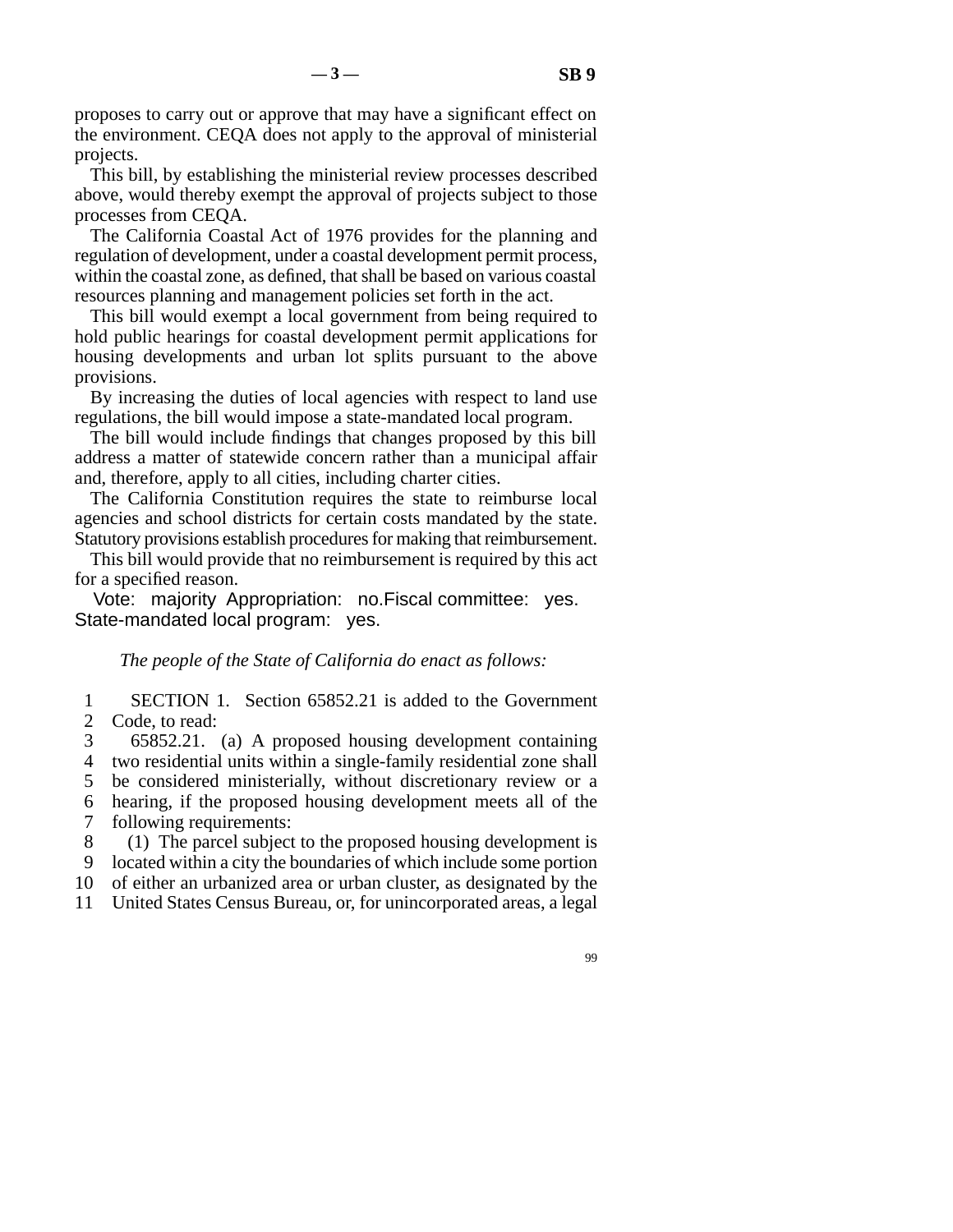line 1 parcel wholly within the boundaries of an urbanized area or urban

2 cluster, as designated by the United States Census Bureau.

3 (2) The parcel satisfies the requirements specified in 4 subparagraphs (B) to  $(K)$ , inclusive, of paragraph (6) of subdivision 5 (a) of Section 65913.4.

 line 6 (3) Notwithstanding any provision of this section or any local line 7 law, the proposed housing development would not require 8 demolition or alteration of any of the following types of housing: 9 (A) Housing that is subject to a recorded covenant, ordinance, 10 or law that restricts rents to levels affordable to persons and

11 families of moderate, low, or very low income.

12 (B) Housing that is subject to any form of rent or price control 13 through a public entity's valid exercise of its police power.

 $14$  (C) Housing that has been occupied by a tenant in the last three 15 years.

16 (4) The parcel subject to the proposed housing development is 17 not a parcel on which an owner of residential real property has 18 exercised the owner's rights under Chapter 12.75 (commencing 19 with Section 7060) of Division 7 of Title 1 to withdraw 20 accommodations from rent or lease within 15 years before the date 21 that the development proponent submits an application.

22 (5) The proposed housing development does not allow the<br>23 demolition of more than 25 percent of the existing exterior demolition of more than 25 percent of the existing exterior 24 structural walls, unless the housing development meets at least 25 one of the following conditions: one of the following conditions:

26 (A) If a local ordinance so allows.<br>27 (B) The site has not been occupied (B) The site has not been occupied by a tenant in the last three 28 years.

29 (6) The development is not located within a historic district or 30 property included on the State Historic Resources Inventory, as 31 defined in Section 5020.1 of the Public Resources Code, or within 32 a site that is designated or listed as a city or county landmark or 33 historic property or district pursuant to a city or county ordinance.

 $\delta$  34 (b) (1) Notwithstanding any local law and except as provided  $\overline{35}$  in paragraph (2), a city or county may impose objective zoning 36 standards, objective subdivision standards, and objective design  $\begin{bmatrix} 37 \\ 38 \end{bmatrix}$  (2) (A) The city or county shall not impose objection.

38 (2) (A) The city or county shall not impose objective zoning<br>39 standards, objective subdivision standards, and objective design standards, objective subdivision standards, and objective design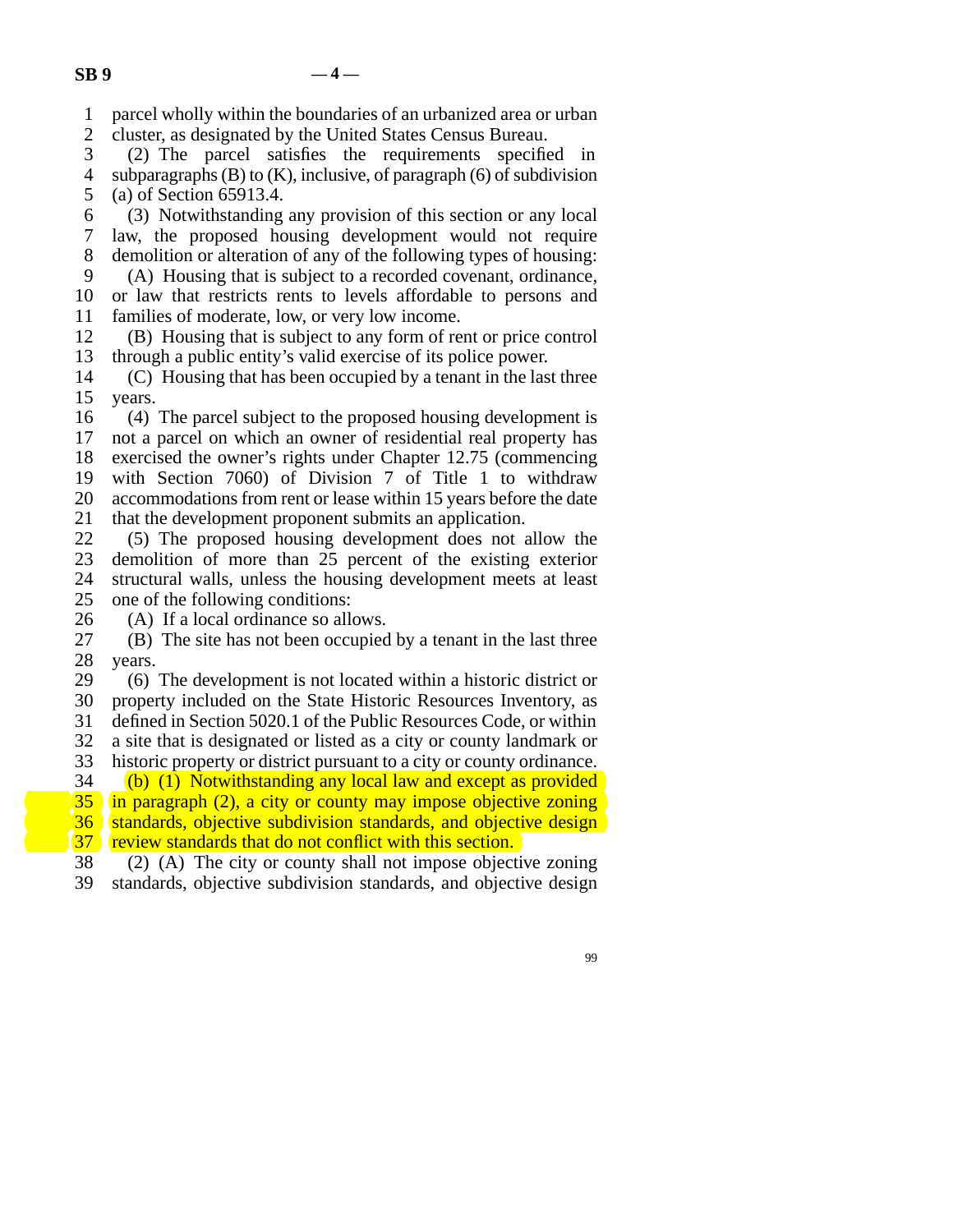1 standards that would have the effect of physically precluding the 2 construction of up to two units. 3 (B) (i) Notwithstanding subparagraph  $(A)$ , no setback shall be 4 required for an existing structure or a structure constructed in the 5 same location and to the same dimensions as an existing structure. 6 (ii) Notwithstanding subparagraph  $(A)$ , in all other circumstances 7 not described in clause (i), a local government may require a  $\sqrt{8}$  setback of up to four feet from the side and rear lot lines. line 9 (c) In addition to any conditions established in accordance with 10 subdivision (b), a local agency may require any of the following 11 conditions when considering an application for two residential 12 units as provided for in this section: 13 (1) Off-street parking of up to one space per unit, except that a 14 local agency shall not impose parking requirements in either of 15 the following instances: 16  $(A)$  The parcel is located within one-half mile walking distance  $\overline{17}$  of either a high-quality transit corridor, as defined in subdivision 18 (b) of Section 21155 of the Public Resources Code, or a major 19 transit stop, as defined in Section 21064.3 of the Public Resources 20 Code. 21 (B) There is a car share vehicle located within one block of the 22 parcel. 23 (2) For residential units connected to an onsite wastewater 24 treatment system, a percolation test completed within the last five<br>25 years, or, if the percolation test has been recertified, within the last line 25 years, or, if the percolation test has been recertified, within the last  $26$  10 years. 27 (d) A local agency shall require that a rental of any unit created 28 pursuant to this section be for a term longer than 30 days. 29 (e) Notwithstanding Section 65852.2, a local agency shall not 30 be required to permit an accessory dwelling unit on parcels that 31 use both the authority contained within this section and the  $\frac{1}{32}$  authority contained in Section 66411.7.<br>33 (f) Notwithstanding subparagraph (1 (f) Notwithstanding subparagraph  $(B)$  of paragraph  $(2)$  of 34 subdivision (b), an application shall not be rejected solely because 35 it proposes adjacent or connected structures provided that the 36 structures meet building code safety standards and are sufficient 37 to allow separate conveyance. line 38 (g) Local agencies shall include units constructed pursuant to 39 this section in the annual housing element report as required by Can a local government impose existing setbacks of 5' and 15'?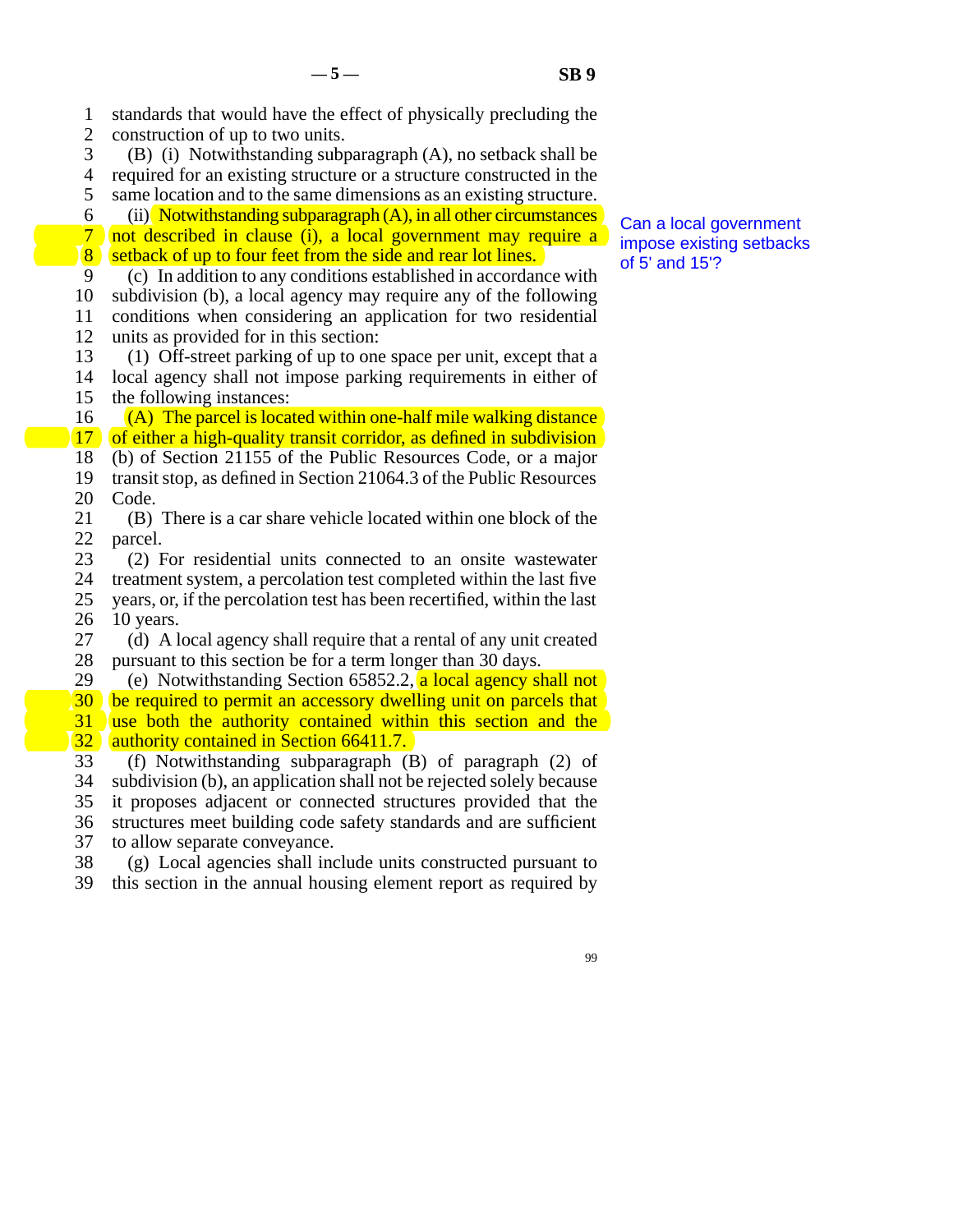| subparagraph (I) of paragraph (2) of subdivision (a) of Section |  |  |                                                                    |  |  |
|-----------------------------------------------------------------|--|--|--------------------------------------------------------------------|--|--|
| 2 65400.                                                        |  |  |                                                                    |  |  |
|                                                                 |  |  | $\mathbf{11}$ $\mathbf{0}$ $\mathbf{1}$ $\mathbf{0}$ $\mathbf{11}$ |  |  |

3 (h) For purposes of this section, all of the following apply:

 line 4 (1) A housing development contains two residential units if the 5 development proposes two new units or if it proposes to add one

6 new unit to an existing unit.

7 (2) The terms "objective zoning standards," "objective 8 subdivision standards," and "objective design review standards" **9** mean standards that involve no personal or subjective judgment 10 by a public official and are uniformly verifiable by reference to 11 an external and uniform benchmark or criterion available and  $\frac{12}{12}$  knowable by both the development applicant or proponent and the knowable by both the development applicant or proponent and the 13 public official prior to submittal. These standards may be embodied 14 in alternative objective land use specifications adopted by a city 15 or county, and may include, but are not limited to, housing overlay 16 zones, specific plans, inclusionary zoning ordinances, and density 17 bonus ordinances. bonus ordinances.

18 (i) A local agency may adopt an ordinance to implement the 19 provisions of this section. An ordinance adopted to implement this 20 section shall not be considered a project under Division 13 21 (commencing with Section 21000) of the Public Resources Code. 22 (j) Nothing in this section shall be construed to supersede or in<br>23 any way alter or lessen the effect or application of the California any way alter or lessen the effect or application of the California 24 Coastal Act of 1976 (Division 20 (commencing with Section 25 30000) of the Public Resources Code), except that the local 30000) of the Public Resources Code), except that the local 26 government shall not be required to hold public hearings for coastal 27 development permit applications for a housing development 28 pursuant to this section.

29 SEC. 2. Section 66411.7 is added to the Government Code, to 30 read:

31 66411.7. (a) Notwithstanding any other provision of this 32 division and any local law, a city or county shall ministerially 33 approve, as set forth in this section, a parcel map or tentative and 34 final map for an urban lot split that meets all the following 35 requirements:

36 (1) The parcel map or tentative and final map subdivides an 37 existing parcel to create two new parcels of equal size.

38 (2) (A) Except as provided in subparagraph (B), both newly 39 created parcels are no smaller than 1,200 square feet.

Do Mansionization Ordinances still control development in Los Angeles?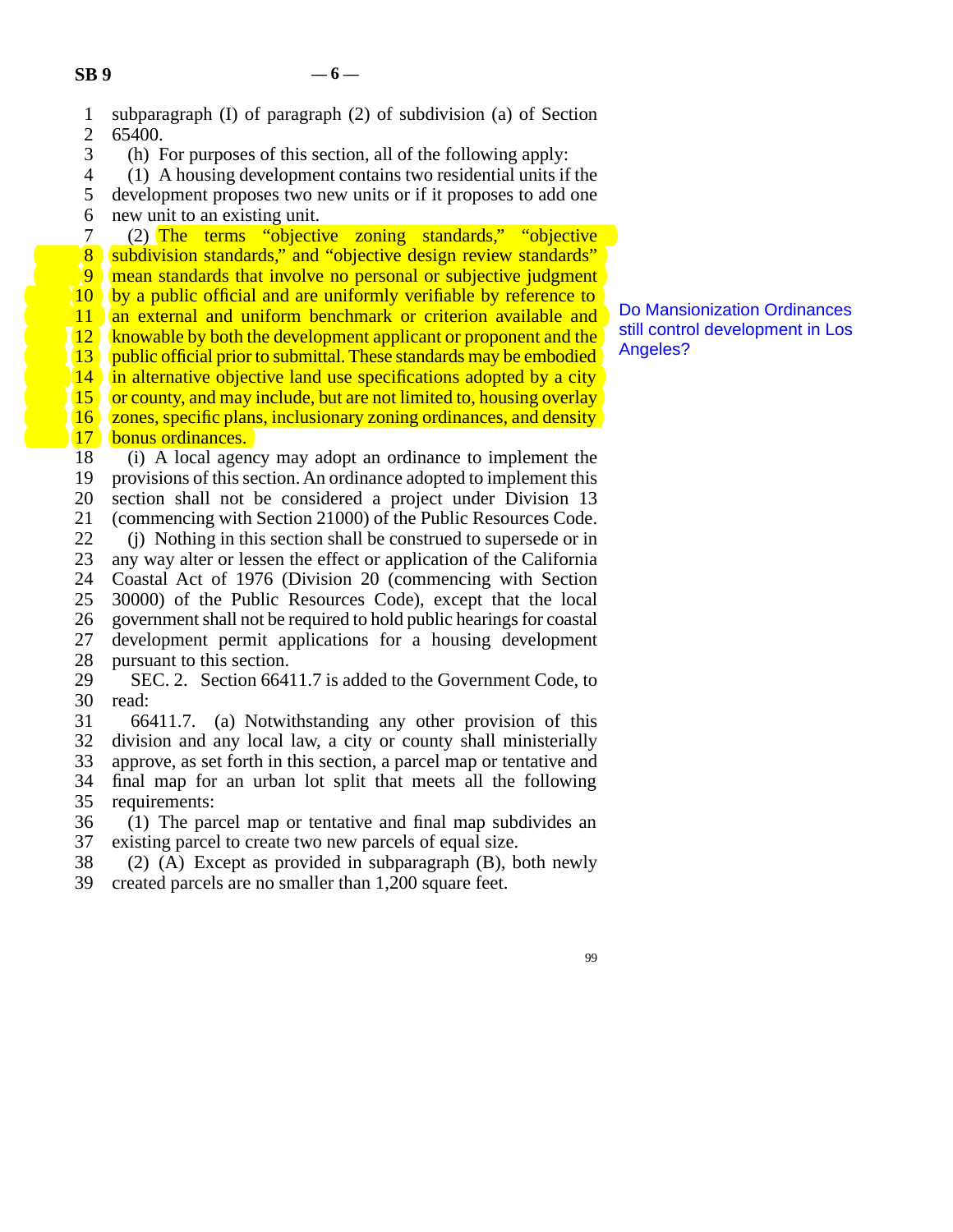line 1 (B) A local agency may by ordinance adopt a smaller minimum 2 lot size subject to ministerial approval under this subdivision.

3 (3) The parcel being subdivided meets all the following 4 requirements:

5 (A) The parcel is located within a residential zone.

 $\delta$  (B) The parcel subject to the proposed urban lot split is located

7 within a city the boundaries of which include some portion of 8 either an urbanized area or urban cluster, as designated by the

9 United States Census Bureau, or, for unincorporated areas, a legal

10 parcel wholly within the boundaries of an urbanized area or urban 11 cluster, as designated by the United States Census Bureau.

12 (C) The parcel satisfies the requirements specified in 13 subparagraphs (B) to (K), inclusive, of paragraph (6) of subdivision 14 (a) of Section 65913.4.

15 (D) The proposed urban lot split would not require demolition 16 or alteration of any of the following types of housing:

17 (i) Housing that is subject to a recorded covenant, ordinance, 18 or law that restricts rents to levels affordable to persons and

19 families of moderate, low, or very low income.

20 (ii) Housing that is subject to any form of rent or price control 21 through a public entity's valid exercise of its police power.

22 (iii) A parcel or parcels on which an owner of residential real<br>23 property has exercised the owner's rights under Chapter 12.75 property has exercised the owner's rights under Chapter 12.75 24 (commencing with Section 7060) of Division 7 of Title 1 to<br>25 withdraw accommodations from rent or lease within 15 years withdraw accommodations from rent or lease within 15 years 26 before the date that the development proponent submits an 27 application.

28 (iv) Housing that has been occupied by a tenant in the last three 29 years.

30 (E) The parcel is not located within a historic district or property

31 included on the State Historic Resources Inventory, as defined in

32 Section 5020.1 of the Public Resources Code, or within a site that

33 is designated or listed as a city or county landmark or historic

34 property or district pursuant to a city or county ordinance.

 line 35 (F) The parcel has not been established through prior exercise 36 of an urban lot split as provided for in this section.

37 (G) Neither the owner of the parcel being subdivided nor any

38 person acting in concert with the owner has previously subdivided 39 an adjacent parcel using an urban lot split as provided for in this

40 section.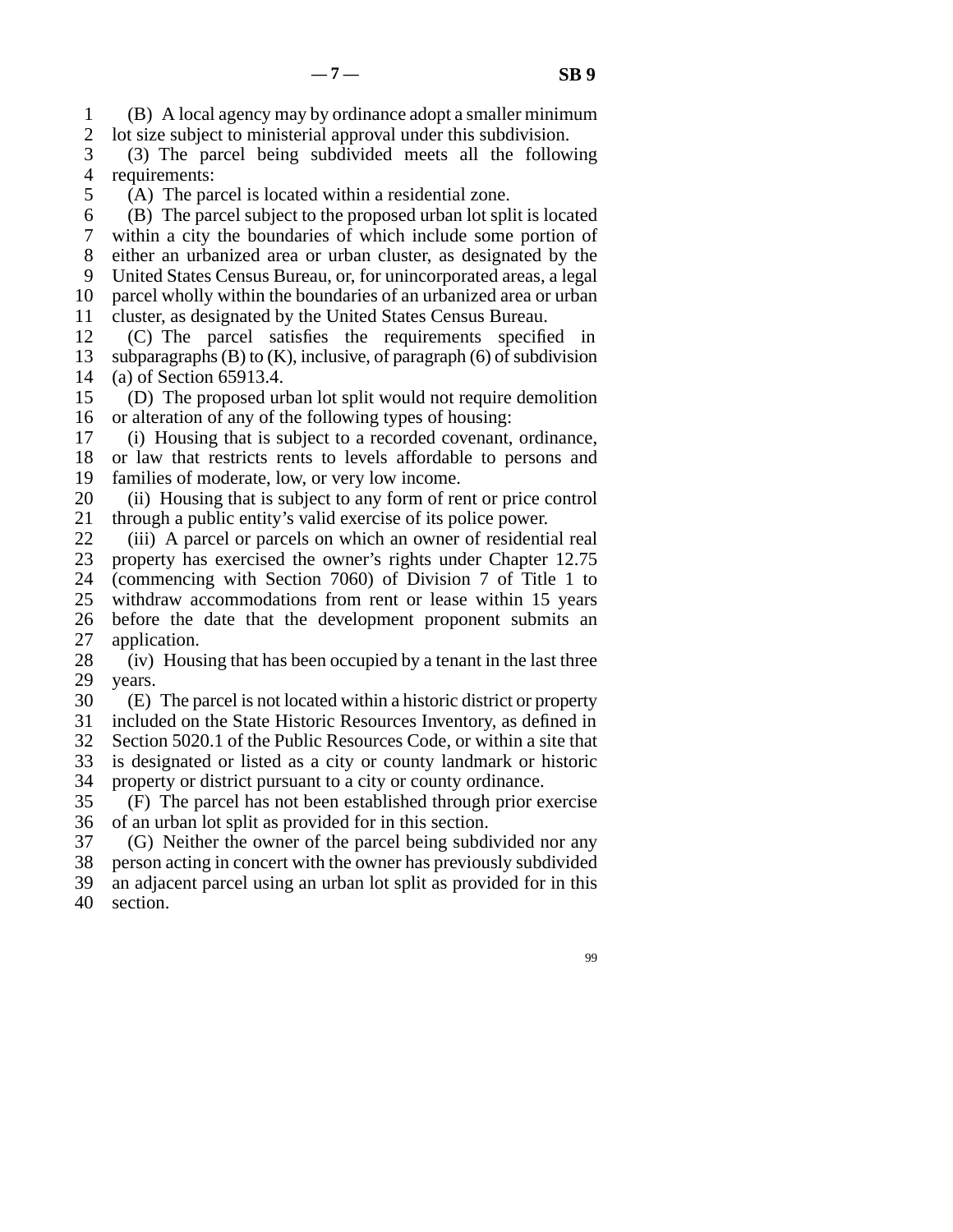line 1 (b) An application for an urban lot split shall be approved in 2 accordance with the following requirements:<br>3 (1) A local agency shall approve or deny a

 $\lambda$  (1) A local agency shall approve or deny an application for an 4 urban lot split ministerially without discretionary review.

5 (2) A local agency shall approve an urban lot split only if it line 6 conforms to all applicable objective requirements of the 7 Subdivision Map Act (Division 2 (commencing with Section 8 66410)), except as otherwise expressly provided in this section.

9 (3) Notwithstanding Section 66411.1, a local agency shall not 10 impose regulations that require dedications of rights-of-way or the 11 construction of offsite improvements for the parcels being created 12 as a condition of issuing a parcel map or tentative and final map 13 for an urban lot split.

14 (c) (1) Except as provided in paragraph (2), notwithstanding 15 any local law, a city or county may impose objective zoning 16 standards, objective subdivision standards, and objective design 17 review standards applicable to a parcel created by an urban lot 18 split that do not conflict with this section.

19 (2) A local agency shall not impose objective zoning standards, 20 objective subdivision standards, and objective design review 21 standards that would have the effect of physically precluding the 22 construction of two units on either of the resulting parcels.<br>23 (3) (A) Notwithstanding paragraph  $(2)$ , no setback sh

 $\lambda$  (3) (A) Notwithstanding paragraph (2), no setback shall be 24 required for an existing structure or a structure constructed in the 25 same location and to the same dimensions as an existing structure. same location and to the same dimensions as an existing structure.

26 (B) Notwithstanding paragraph  $(2)$ , in all other circumstances<br>27 not described in subparagraph  $(A)$ , a local government may require 27 not described in subparagraph  $(A)$ , a local government may require<br>28 a setback of up to four feet from the side and rear lot lines.  $\begin{bmatrix} 28 \\ 29 \end{bmatrix}$  a setback of up to four feet from the side and rear lot lines.<br>29 (d) In addition to any conditions established in accordance

(d) In addition to any conditions established in accordance with 30 subdivision (c), a local agency may require any of the following 31 conditions when considering an application for an urban lot split:

32 (1) Easements required for the provision of public services and facilities. facilities.

34 (2) A requirement that the parcels have access to, provide access 35 to, or adjoin the public right-of-way.

36 (3) Off-street parking of up to one space per unit, except that a 37 local agency shall not impose parking requirements in either of  $\begin{array}{c|c} \n\text{38} & \text{the following instances:} \\
\hline\n\text{39} & \text{(A)} & \text{The parcel is locat} \\
\end{array}$ 

 $\begin{bmatrix} 39 \\ 40 \end{bmatrix}$  (A) The parcel is located within one-half mile walking distance<br>40 of either a high-quality transit corridor as defined in subdivision of either a high-quality transit corridor as defined in subdivision Where are the vehicles stored? Our streets do not have the capacity.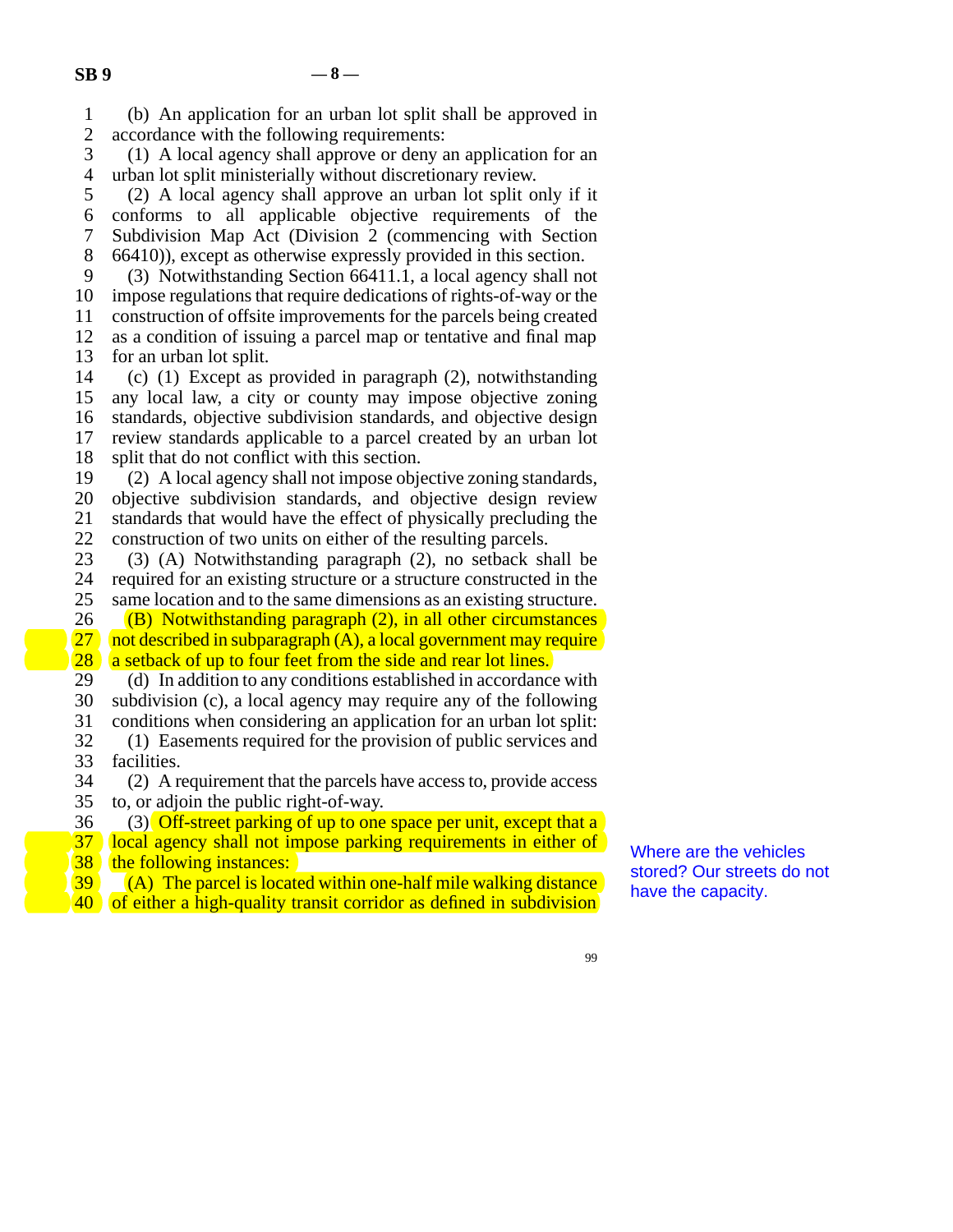line 1 (b) of Section 21155 of the Public Resources Code, or a major

2 transit stop as defined in Section 21064.3 of the Public Resources<br>3 Code. Code.

 line 4 (B) There is a car share vehicle located within one block of the 5 parcel.

 line 6 (e) A local agency shall require that the uses allowed on a lot 7 created by this section be limited to residential uses.

8 (f) A local agency shall require that a rental of any unit created 9 pursuant to this section be for a term longer than 30 days.

 $10$  (g) A local agency shall not require, as a condition for ministerial 11 approval of a permit application for the creation of an urban lot 12 split, the correction of nonconforming zoning conditions.

13 (h) Notwithstanding Section 65852.2, a local agency shall not 14 be required to permit an accessory dwelling unit on parcels that 15 use both the authority contained within this section and the 16 authority contained in Section 65852.21.

17 (i) Notwithstanding paragraph (3) of subdivision (c), an 18 application shall not be rejected solely because it proposes adjacent 19 or connected structures provided that the structures meet building 20 code safety standards and are sufficient to allow separate 21 conveyance.

22 (j) Local agencies shall include the number of applications for<br>23 urban lot splits pursuant to this section in the annual housing urban lot splits pursuant to this section in the annual housing 24 element report as required by subparagraph (I) of paragraph (2)  $25$  of subdivision (a) of Section 65400. of subdivision (a) of Section 65400.

 $26$  (k) For purposes of this section, the terms "objective zoning 27 standards," "objective subdivision standards," and "objective 28 design review standards" mean standards that involve no personal 29 or subjective judgment by a public official and are uniformly 30 verifiable by reference to an external and uniform benchmark or 31 criterion available and knowable by both the development applicant 32 or proponent and the public official prior to submittal. These 33 standards may be embodied in alternative objective land use 34 specifications adopted by a city or county, and may include, but 35 are not limited to, housing overlay zones, specific plans, 36 inclusionary zoning ordinances, and density bonus ordinances.

37 (*l*) A local agency may adopt an ordinance to implement the 38 provisions of this section. An ordinance adopted to implement this 39 section shall not be considered a project under Division 13 40 (commencing with Section 21000) of the Public Resources Code.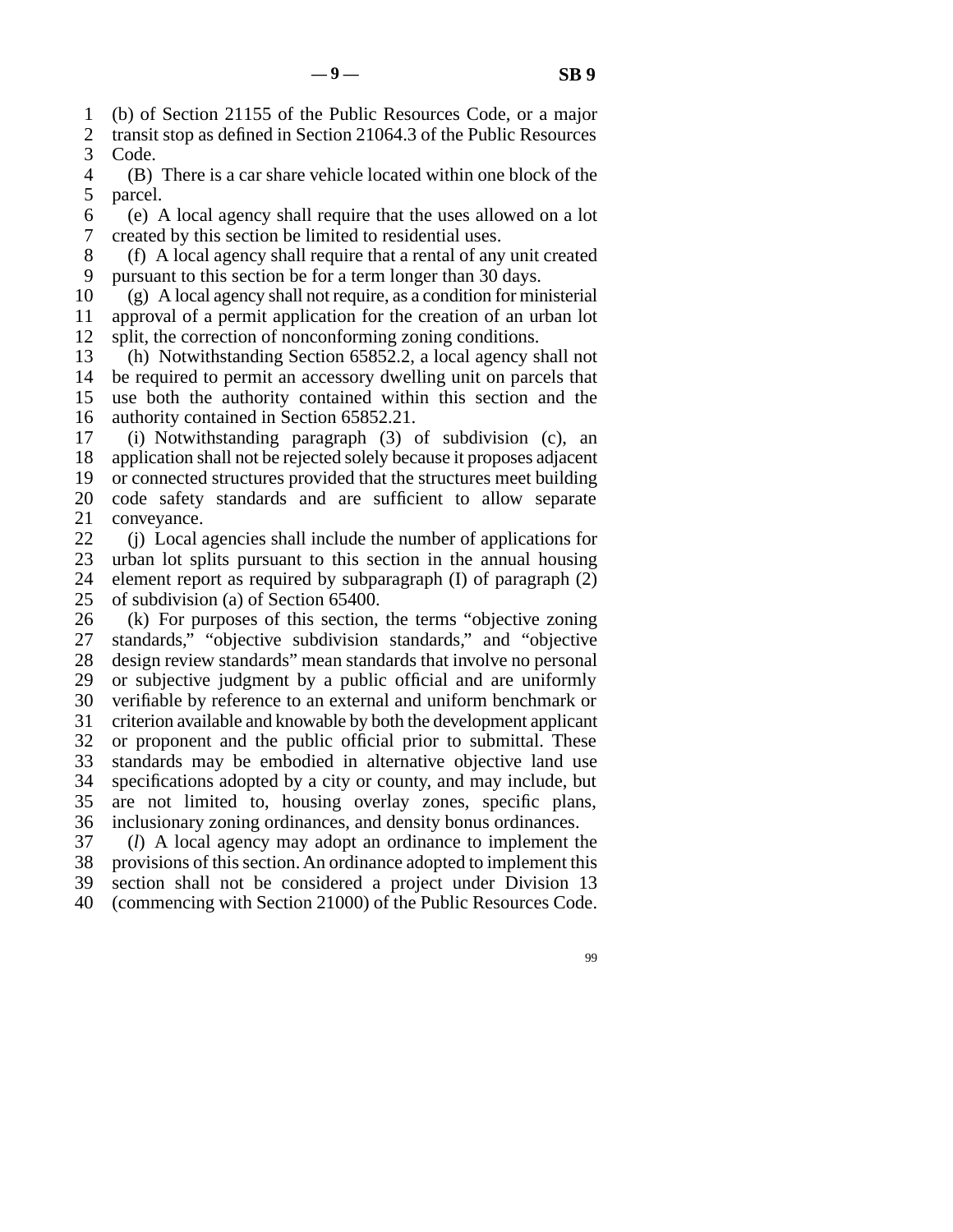line 1 (m) Nothing in this section shall be construed to supersede or 2 in any way alter or lessen the effect or application of the California<br>3 Coastal Act of 1976 (Division 20 (commencing with Section Coastal Act of 1976 (Division 20 (commencing with Section line 4 30000) of the Public Resources Code), except that the local 5 government shall not be required to hold public hearings for coastal line 6 development permit applications for urban lot splits pursuant to 7 this section.

8 SEC. 3. Section 66452.6 of the Government Code is amended 9 to read:

10 66452.6. (a) (1) An approved or conditionally approved 11 tentative map shall expire 24 months after its approval or 12 conditional approval, or after any additional period of time as may 13 be prescribed by local ordinance, not to exceed an additional  $\pm 2$ 14 24 months. However, if the subdivider is required to expend two 15 hundred thirty-six thousand seven hundred ninety dollars 16 (\$236,790) or more to construct, improve, or finance the 17 construction or improvement of public improvements outside the 18 property boundaries of the tentative map, excluding improvements 19 of public rights-of-way which *that* abut the boundary of the 20 property to be subdivided and which *that* are reasonably related 21 to the development of that property, each filing of a final map 22 authorized by Section 66456.1 shall extend the expiration of the 23 approved or conditionally approved tentative map by 36*48* months 24 from the date of its expiration, as provided in this section, or the 25 date of the previously filed final map, whichever is later. The date of the previously filed final map, whichever is later. The 26 extensions shall not extend the tentative map more than 10 years 27 from its approval or conditional approval. However, a tentative 28 map on property subject to a development agreement authorized 29 by Article 2.5 (commencing with Section 65864) of Chapter 4 of 30 Division 1 may be extended for the period of time provided for in 31 the agreement, but not beyond the duration of the agreement. The 32 number of phased final maps that may be filed shall be determined 33 by the advisory agency at the time of the approval or conditional 34 approval of the tentative map. 35 (2) Commencing January 1, 2012, and each calendar year

36 thereafter, the amount of two hundred thirty-six thousand seven 37 hundred ninety dollars (\$236,790) shall be annually increased by 38 operation of law according to the adjustment for inflation set forth 39 in the statewide cost index for class B construction, as determined line 40 by the State Allocation Board at its January meeting. The effective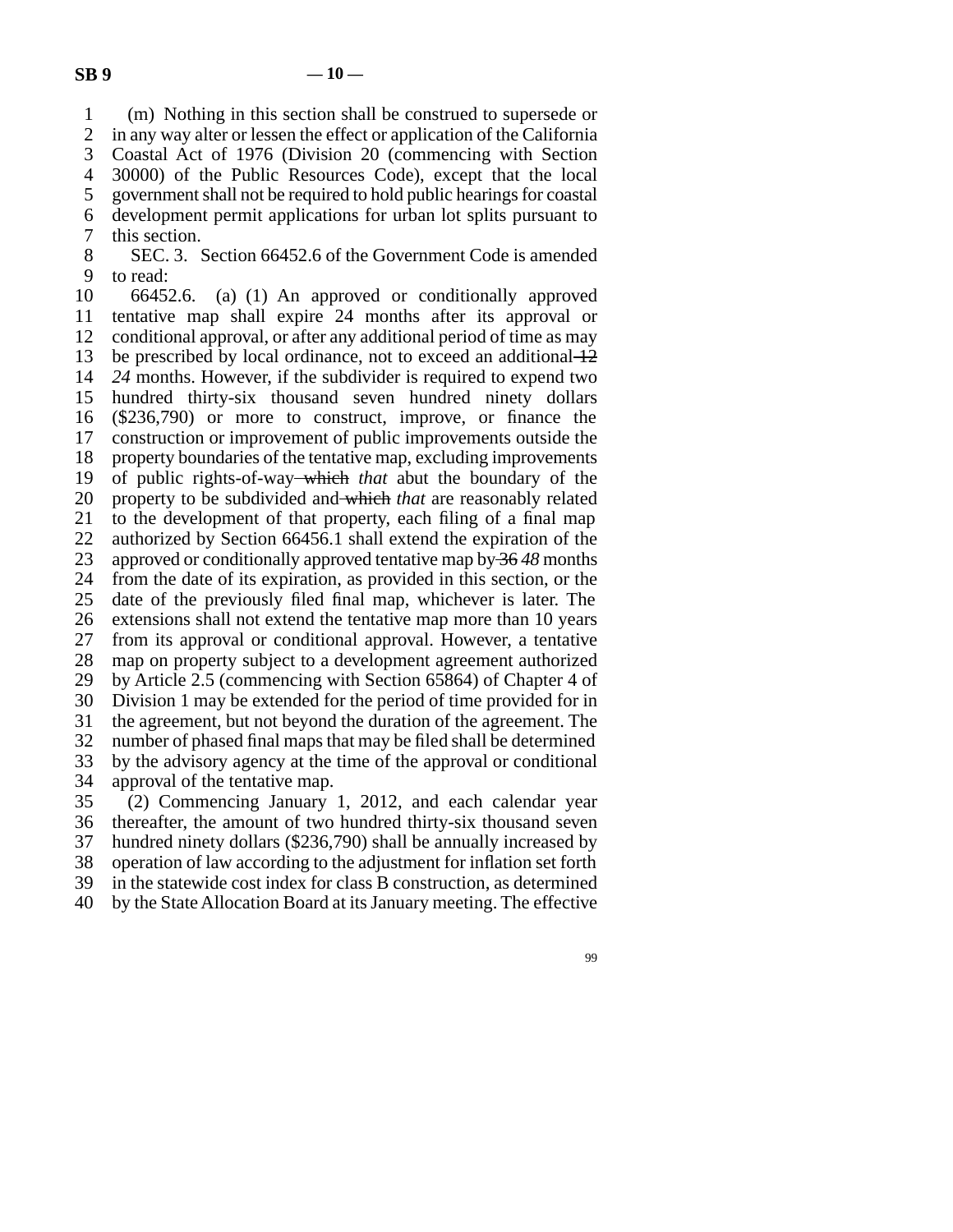line 1 date of each annual adjustment shall be March 1. The adjusted

2 amount shall apply to tentative and vesting tentative maps whose<br>3 applications were received after the effective date of the applications were received after the effective date of the 4 adjustment.

5 (3) "Public improvements," as used in this subdivision, include line 6 traffic controls, streets, roads, highways, freeways, bridges, line 7 overcrossings, street interchanges, flood control or storm drain 8 facilities, sewer facilities, water facilities, and lighting facilities.

9 (b) (1) The period of time specified in subdivision (a), including 10 any extension thereof granted pursuant to subdivision (e), shall 11 not include any period of time during which a development 12 moratorium, imposed after approval of the tentative map, is in 13 existence. However, the length of the moratorium shall not exceed 14 five years.

15 (2) The length of time specified in paragraph  $(1)$  shall be 16 extended for up to three years, but in no event beyond January 1,  $17$  1992, during the pendency of any lawsuit in which the subdivider 18 asserts, and the local agency which *that* approved or conditionally 19 approved the tentative map denies, the existence or application of 20 a development moratorium to the tentative map.

21 (3) Once a development moratorium is terminated, the map 22 shall be valid for the same period of time as was left to run on the 23 map at the time that the moratorium was imposed. However, if the 24 remaining time is less than 120 days, the map shall be valid for 25 120 days following the termination of the moratorium. 120 days following the termination of the moratorium.

26 (c) The period of time specified in subdivision (a), including 27 any extension thereof granted pursuant to subdivision (e), shall any extension thereof granted pursuant to subdivision (e), shall 28 not include the period of time during which a lawsuit involving 29 the approval or conditional approval of the tentative map is or was 30 pending in a court of competent jurisdiction, if the stay of the time 31 period is approved by the local agency pursuant to this section. 32 After service of the initial petition or complaint in the lawsuit upon 33 the local agency, the subdivider may apply to the local agency for 34 a stay pursuant to the local agency's adopted procedures. Within 35 40 days after receiving the application, the local agency shall either 36 stay the time period for up to five years or deny the requested stay. 37 The local agency may, by ordinance, establish procedures for 38 reviewing the requests, including, but not limited to, notice and 39 hearing requirements, appeal procedures, and other administrative 40 requirements.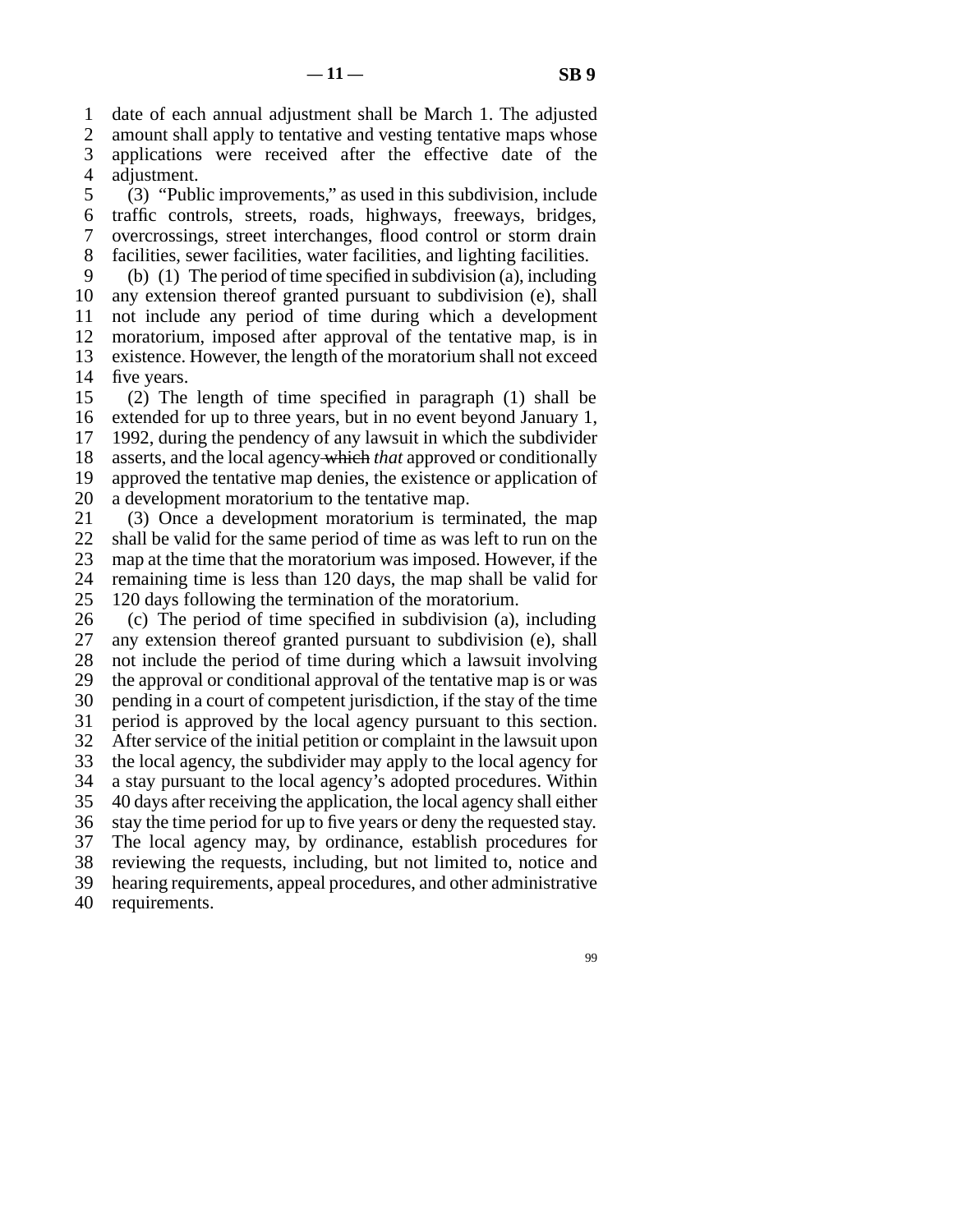line 1 (d) The expiration of the approved or conditionally approved 2 tentative map shall terminate all proceedings and no final map or 3 parcel map of all or any portion of the real property included within parcel map of all or any portion of the real property included within 4 the tentative map shall be filed with the legislative body without 5 first processing a new tentative map. Once a timely filing is made, line 6 subsequent actions of the local agency, including, but not limited line 7 to, processing, approving, and recording, may lawfully occur after 8 the date of expiration of the tentative map. Delivery to the county 9 surveyor or city engineer shall be deemed a timely filing for 10 purposes of this section. line 11 (e) Upon application of the subdivider filed prior to *before* the

12 expiration of the approved or conditionally approved tentative 13 map, the time at which the map expires pursuant to subdivision 14 (a) may be extended by the legislative body or by an advisory 15 agency authorized to approve or conditionally approve tentative 16 maps for a period or periods not exceeding a total of six years. The 17 period of extension specified in this subdivision shall be in addition 18 to the period of time provided by subdivision (a). Prior to *Before* 19 the expiration of an approved or conditionally approved tentative 20 map, upon an application by the subdivider to extend that map, 21 the map shall automatically be extended for 60 days or until the 22 application for the extension is approved, conditionally approved, 23 or denied, whichever occurs first. If the advisory agency denies a 24 subdivider's application for an extension, the subdivider may<br>25 appeal to the legislative body within 15 days after the advisory appeal to the legislative body within 15 days after the advisory 26 agency has denied the extension.

27 (f) For purposes of this section, a development moratorium 28 includes a water or sewer moratorium, or a water and sewer 29 moratorium, as well as other actions of public agencies which *that* 30 regulate land use, development, or the provision of services to the 31 land, including the public agency with the authority to approve or 32 conditionally approve the tentative map, which thereafter prevents, 33 prohibits, or delays the approval of a final or parcel map. A 34 development moratorium shall also be deemed to exist for purposes 35 of this section for any period of time during which a condition 36 imposed by the city or county could not be satisfied because of 37 either of the following:

38 (1) The condition was one that, by its nature, necessitated action line 39 by the city or county, and the city or county either did not take the 40 necessary action or by its own action or inaction was prevented or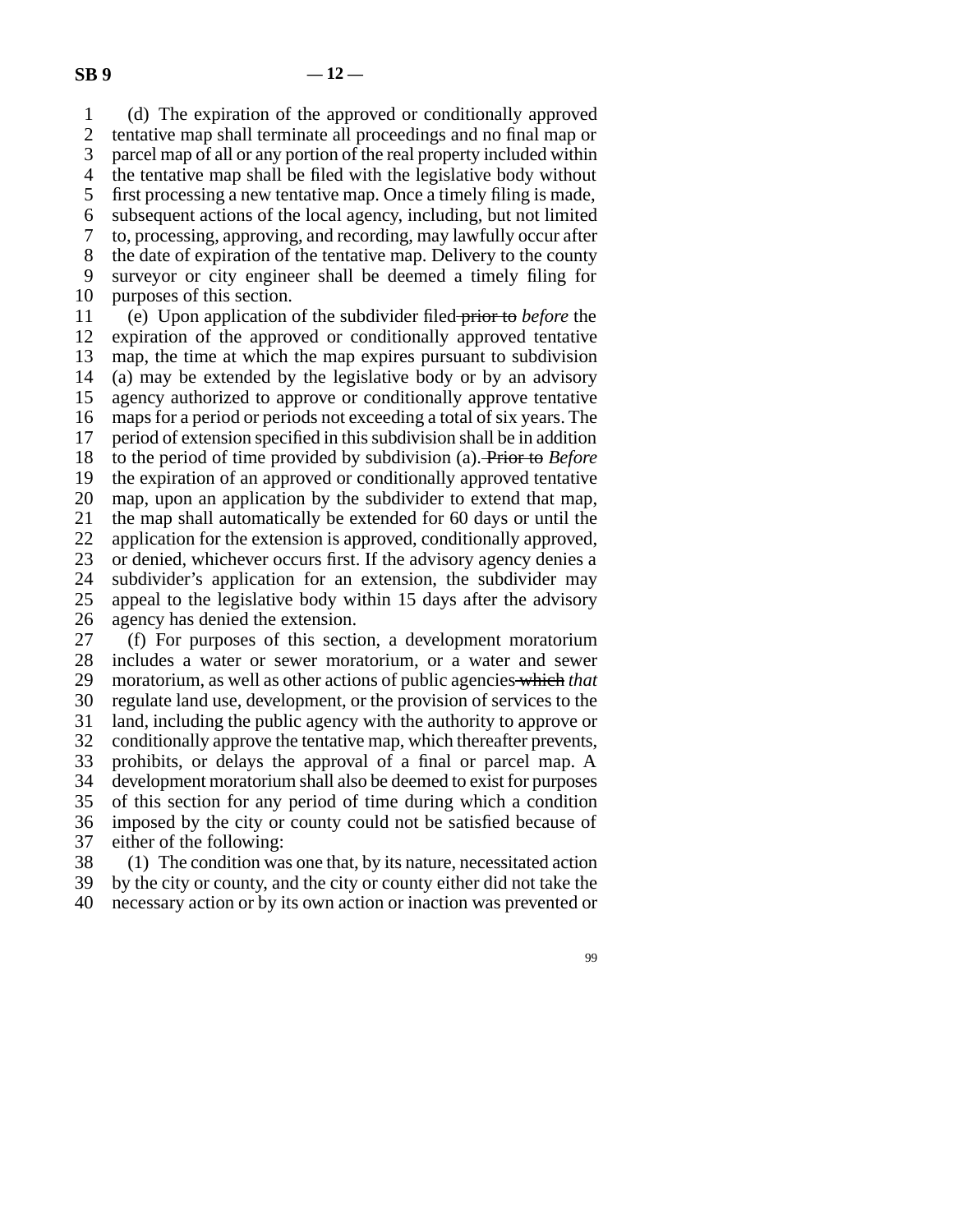line 1 delayed in taking the necessary action prior to *before* expiration 2 of the tentative map.

3 (2) The condition necessitates acquisition of real property or 4 any interest in real property from a public agency, other than the 5 city or county that approved or conditionally approved the tentative line 6 map, and that other public agency fails or refuses to convey the 7 property interest necessary to satisfy the condition. However, 8 nothing in this subdivision shall be construed to require any public 9 agency to convey any interest in real property owned by it. A 10 development moratorium specified in this paragraph shall be 11 deemed to have been imposed either on the date of approval or 12 conditional approval of the tentative map, if evidence was included 13 in the public record that the public agency which *that* owns or 14 controls the real property or any interest therein may refuse to controls the real property or any interest therein may refuse to 15 convey that property or interest, or on the date that the public 16 agency which *that* owns or controls the real property or any interest 17 therein receives an offer by the subdivider to purchase that property 18 or interest for fair market value, whichever is later. A development 19 moratorium specified in this paragraph shall extend the tentative 20 map up to the maximum period as set forth in subdivision (b), but 21 not later than January 1, 1992, so long as the public agency which 22 *that* owns or controls the real property or any interest therein fails 23 or refuses to convey the necessary property interest, regardless of 24 the reason for the failure or refusal, except that the development<br>25 moratorium shall be deemed to terminate 60 days after the public moratorium shall be deemed to terminate 60 days after the public 26 agency has officially made, and communicated to the subdivider, 27 a written offer or commitment binding on the agency to convey 28 the necessary property interest for a fair market value, paid in a 29 reasonable time and manner. 30 SEC. 4. The Legislature finds and declares that ensuring access 31 to affordable housing is a matter of statewide concern and not a  $\begin{pmatrix} 32 \\ 33 \end{pmatrix}$  (municipal affair as that term is used in Section 5 of Article XI of  $\begin{pmatrix} 33 \\ 34 \end{pmatrix}$  (the California Constitution. Therefore, Sections 1 and 2 of this act 33 the California Constitution. Therefore, Sections 1 and 2 of this act<br>34 adding Sections 65852.21 and 66411.7 to the Government Code adding Sections 65852.21 and 66411.7 to the Government Code

35 and Section 3 of this act amending Section  $66452.6$  of the  $\overline{36}$  Government Code apply to all cities, including charter cities.

36 Government Code apply to all cities, including charter cities.<br>37 SEC, 5. No reimbursement is required by this act pursuan

SEC. 5. No reimbursement is required by this act pursuant to

18 Section 6 of Article XIIIB of the California Constitution because<br>
39 a local agency or school district has the authority to levy service a local agency or school district has the authority to levy service

40 charges, fees, or assessments sufficient to pay for the program or

SB 9 does not mandate affordable housing so how does this apply?